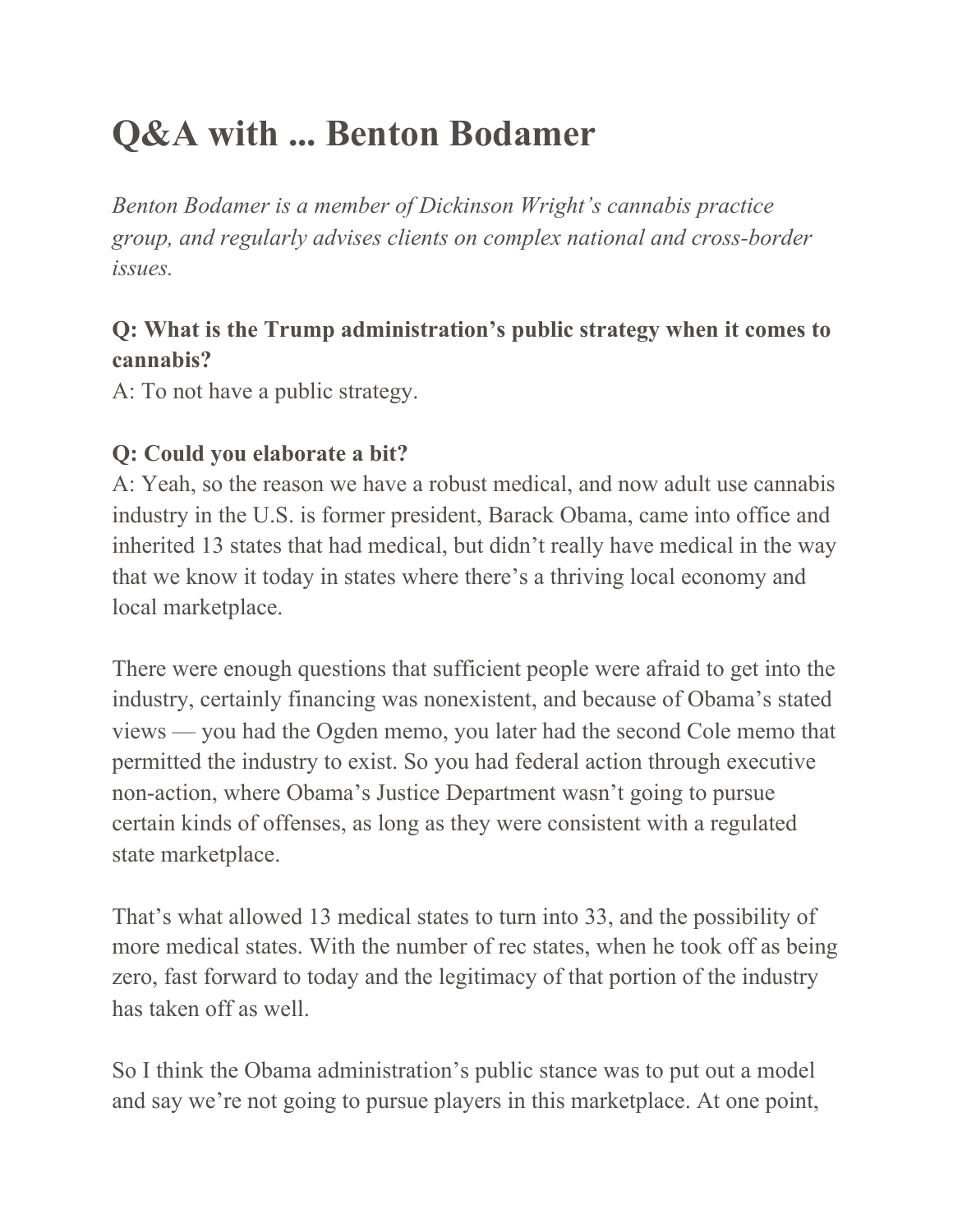that marketplace started to go too far, when you saw California proposing an initiative to go adult-use, had Eric Holder saying, 'hey, California, don't do that.' California didn't pass it.

But then, essentially, the very next year, he had two states that did. So that's what precipitated the second Cole memo where Obama basically said, 'Look, we're going to allow this to happen, as long as it's consistent with us with the state marketplace, and by the way, follow these criteria. Namely, the eight criteria in the Cole memo.'

His public views were, we're not going to touch it, as long as you're following these guideposts and Trump came into office and really almost immediately had the Sessions memo, which I think perfectly embodies Trump's views on the cannabis industry, 'Whatever Obama said, I don't agree with.'

The Cole memo is not law anymore, according to the Sessions memo. The Ogden memo is not law anymore, according to the Sessions memo. Against that backdrop, you have pieces that Trump can't control, he can't realistically control Rohrabacher-Farr and its progeny, which continues to be part of the continuing resolution and withhold funds effectively for federal prosecutions of state compliant medical industry participants.

Notably, that doesn't apply to adult-use, and I think that's an important distinction. The Republicans have pushed the Democrats to not get it in there, and they haven't really let them get that through. I think McConnell has stopped it and I think that's telling you know, that the Republicans don't believe that the public generally is there from an adult-use standpoint, and I think the Democrats generally would probably concede that nationwide.

Generally, the public isn't quite there. For medical, though, I think the public is generally there.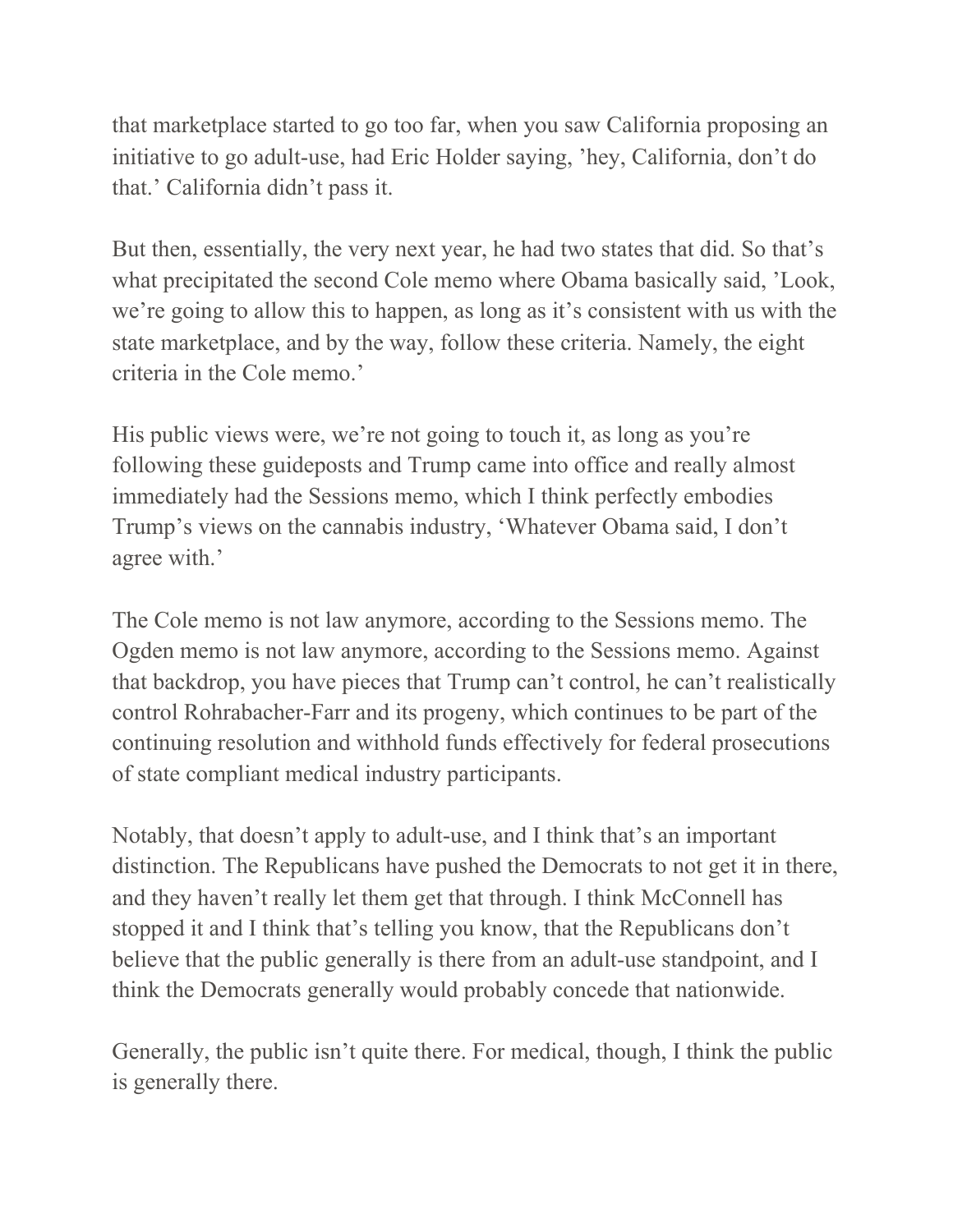That's the political football at this point is adult-use versus medical. How are we characterizing this, but nobody wants to be making public statements about it as an entire party because everyone knows that toward the middle, you're going to find people on the other side, politically independent middle ground that disagree.

#### **Q: What is happening behind the closed doors with the administration and agencies under the executive branch?**

A: Yeah. So, since we don't have their words, they're not really putting out strong positions, you have to look at what they've done — there are widespread actions by various agencies that are instructive, or at the very least, interesting. Look at Attorney General William Barr, what his Justice Department has done from an antitrust perspective, namely, challenging or holding up every single cannabis-related transaction that required Hart Scott Rodino Act approval for extended periods of time. Transactions that should have been approved or pre-cleared within 30 days or shorter, dragged out for six months for no apparent reason, other than animus or curiosity about the industry or both.

#### **Q: How about any notable action by the DEA?**

A: Well, interesting on that front, I think if you look at what's happening with hemp right now. Hemp, I would have thought, would be non-controversial. Yet you have the DEA coming out with proposed rules on hemp that would effectively make illegal processing of hemp into CBD products, which is pretty shocking if you think about who was pushing for hemp when you look at Kentucky.

When you think about Mitch McConnell and the idea that the 2018 Farm Bill somehow magically got it wrong to prohibit the industry that was anticipated to develop out of the cultivation of hemp from existing, that seems like the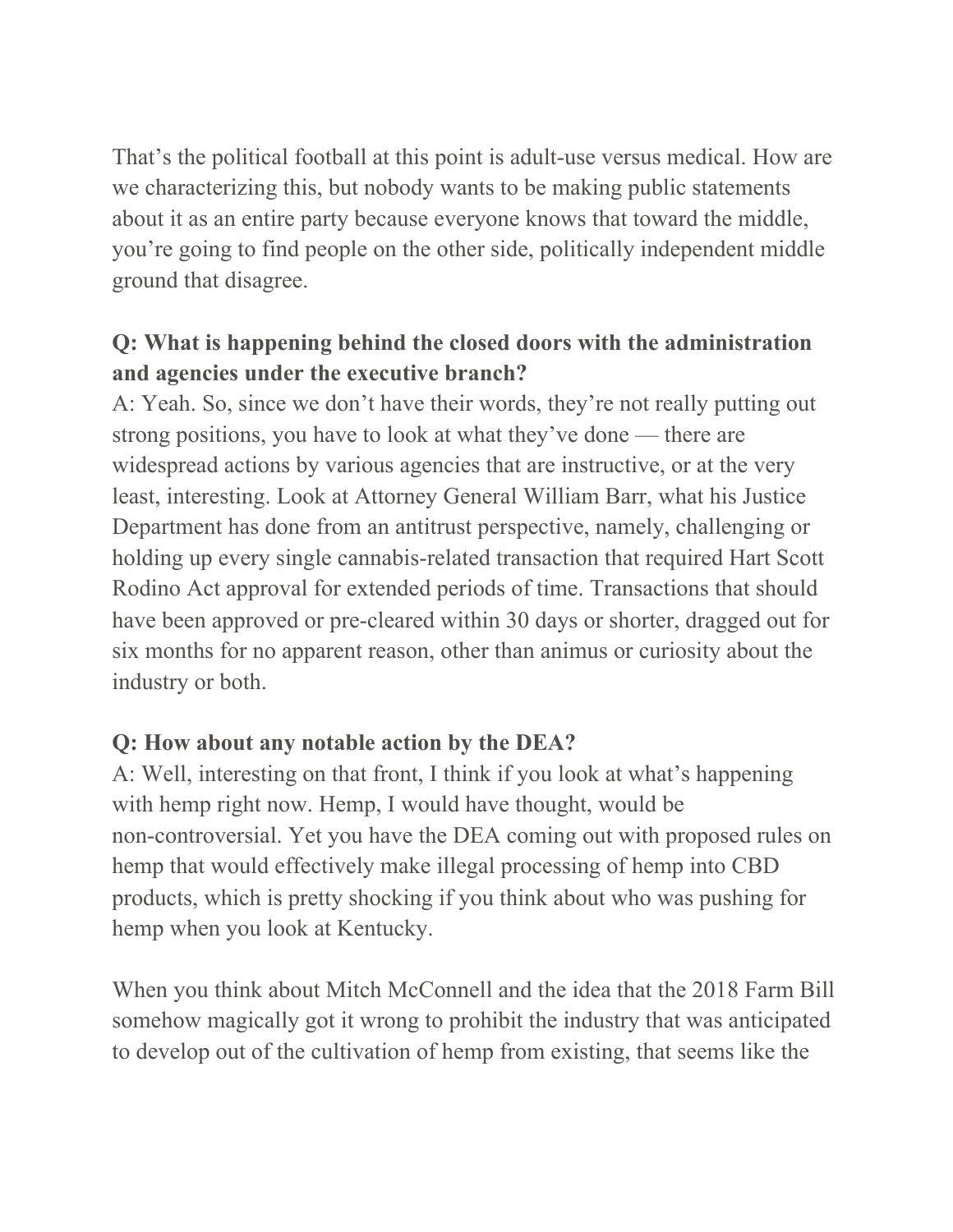wrong answer intuitively, yet that's the one the DEA has put forward in its proposed rules.

There are those who would say, 'Well, we're just working with the statute that's technically what the language of the statute says.' I think that's a bit of gaslighting. Prior to the 2018 Farm Bill, you had the predecessor Farm Bill, that allowed for cultivation of hemp, but didn't explicitly exclude it from the Controlled Substances Act. The DEA took the position then that if you do anything with it, it magically turns into the scheduled substance. Well, that's effectively the exact same position they've just taken vis a vis the entire hemp industry, if you process it, at the moment you extract the THC content, you've just created a controlled substance that you don't have a license for which is federally non-compliant. So no one should be processing hemp if you follow the letter of the DEA's proposed interim final rule.

## **Q: A lot of folks have started to make hay about this, especially in light of the interest that has been growing over Delta-8-THC.**

A: You have over 100 cannabinoids that we know very little about and, as more come online, the fact that federal legislation made all of them not subject to the Controlled Substances Act, and then you would have potential that the DEA is coming along and effectively trying to put those individual cannabinoids that are specifically accepted from the Controlled Substances Act back under their jurisdiction, is instructive.

## **Q: Taking a step back and looking at everything from a 30,000-foot view, is there any cohesive plan that you see with cannabis when it comes to the Trump administration?**

A: I don't know about a cohesive plan. It seems more like there's a quiet emboldening of individual agencies to take action.

You have a series of subpoenas that have come out and seemingly fishing expeditions. So Department of Justice's subpoena, for example, to the California Bureau of Cannabis Control, multiple subpoenas asking the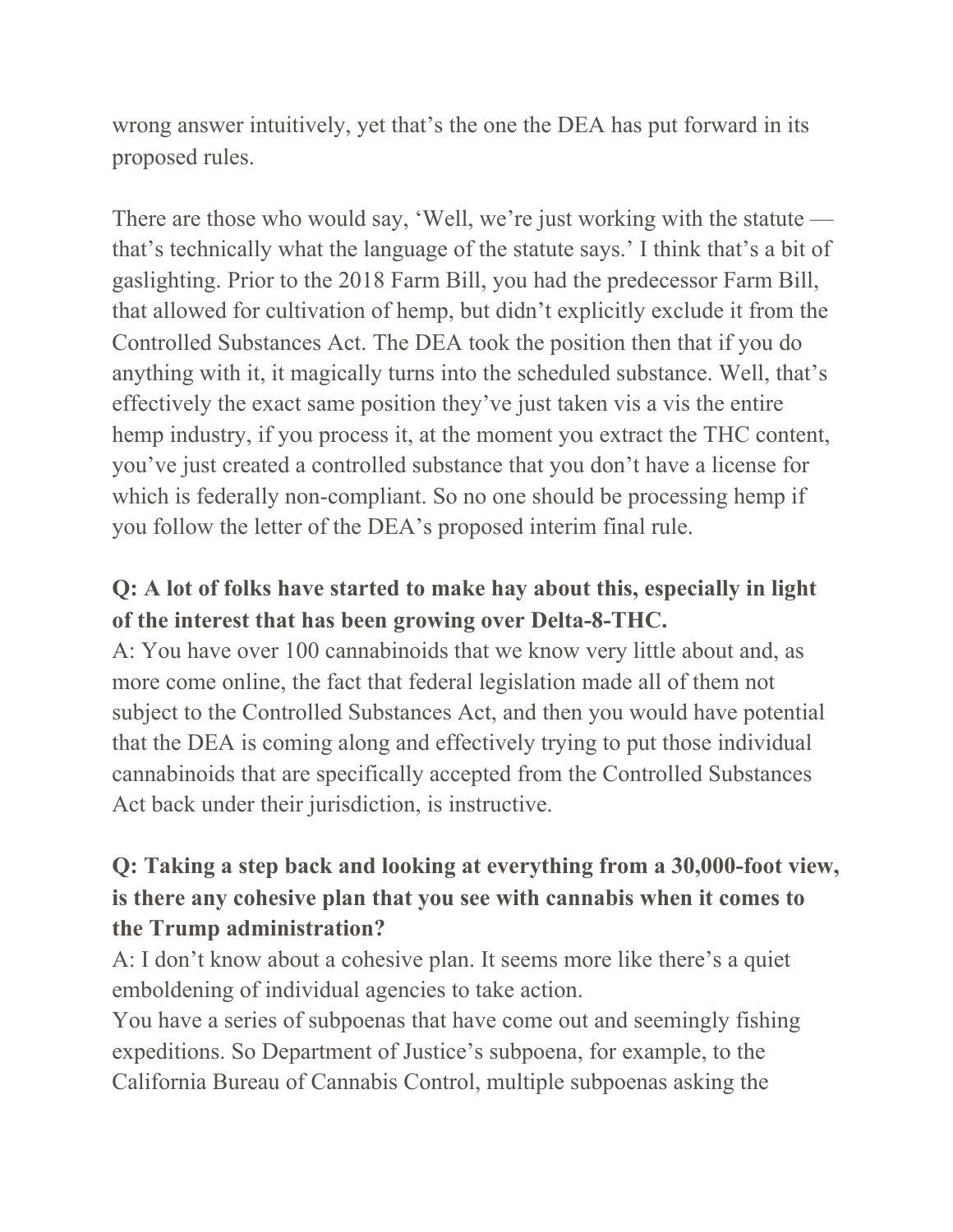Southern District of California for information on California regulators and for them to disclose documentation about cannabis businesses licenses, shipping manifests, and regulators declined to comply with a DEA subpoena.

Now you have the DOJ stepping in and pushing for a court to essentially give unfettered access to what would serve as a roadmap to who are the participants in this industry. The Justice Department won the most recent version of that court battle so it is currently entitled to receive that information.

There's a similar effort with the Weedmaps subpoena where you have federal prosecutors who are looking at California cannabis companies in what's really looked at as a wide ranging fishing expedition probe.

Prosecutors of the U.S. Attorney's Office for the Eastern District of California launched a probe of cannabis companies in California, and in so doing issued a subpoena seeking records that are held by Weedmaps. So that's the West Coast, and then you can go out to the East Coast, where you have federal actions taken against companies in Maine.

You have federal actions to take a similar approach to seeking broad information about the local market participants in Massachusetts, related to potential fraud and the host community agreements, which one would think the Attorney General Maura Healey of Massachusetts could handle quite effectively. Yet, you have these fishing expeditions by the federal investigatory arm and I think you put those two together it really starts to paint a picture of the Department of Justice that wants to stop all of or slow down all of the merger and acquisition activity.

It's dangerous to bring up in an election year, so I don't blame them for being nervous about that. They'll deal with it next year.